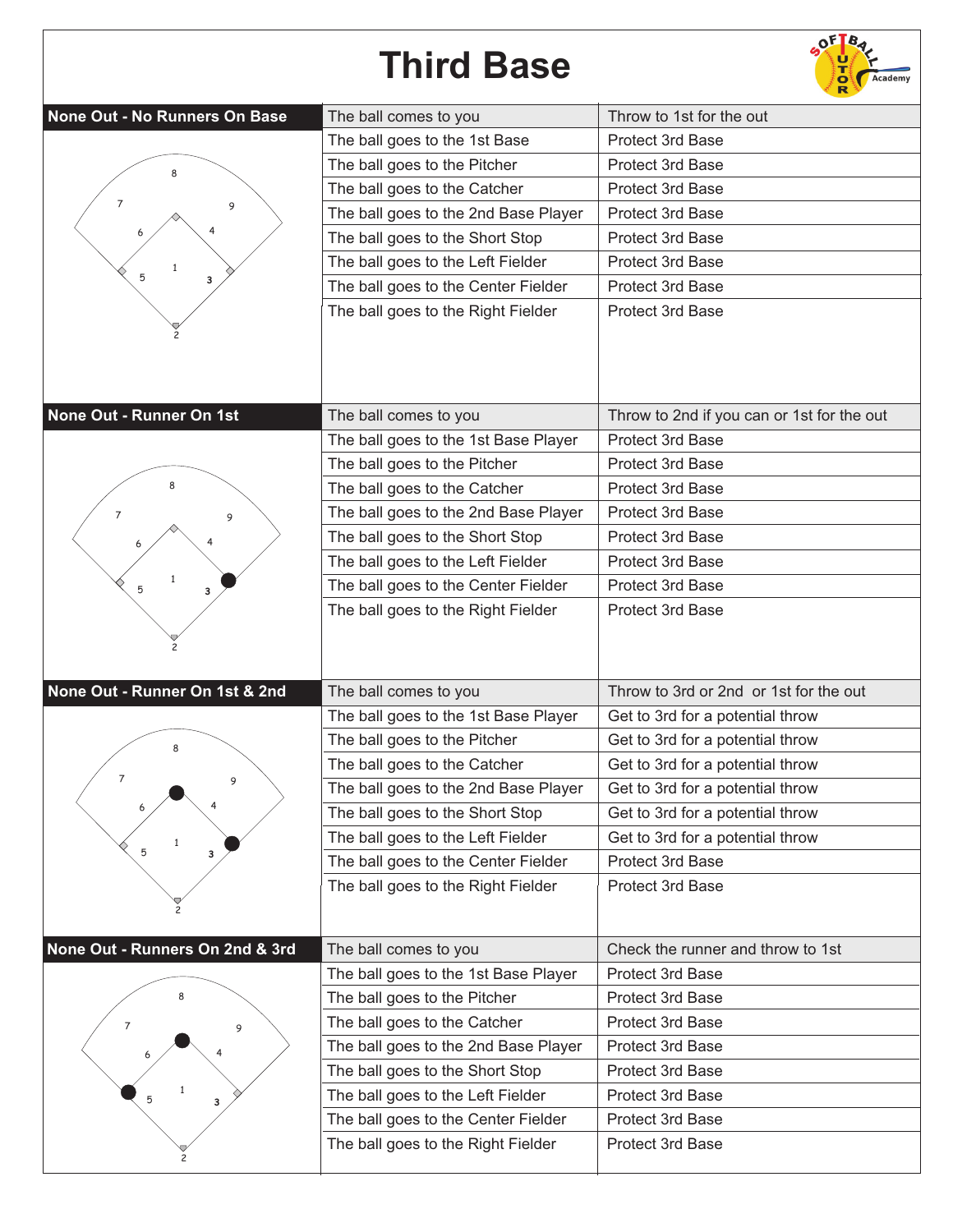| None Out - Bases Loaded                 | The ball comes to you                | Throw to home plate for the out                                |
|-----------------------------------------|--------------------------------------|----------------------------------------------------------------|
|                                         |                                      | Protect 3rd Base                                               |
|                                         | The ball goes to the 1st Base Player |                                                                |
| 7                                       | The ball goes to the Pitcher         | <b>Protect 3rd Base</b>                                        |
| 9                                       | The ball goes to the Catcher         | <b>Protect 3rd Base</b>                                        |
|                                         | The ball goes to the 2nd Base Player | Protect 3rd Base                                               |
|                                         | The ball goes to the Short Stop      | Protect 3rd Base                                               |
| з                                       | The ball goes to the Left Fielder    | <b>Protect 3rd Base</b>                                        |
|                                         |                                      |                                                                |
|                                         | The ball goes to the Center Fielder  | Protect 3rd Base                                               |
|                                         |                                      |                                                                |
|                                         | The ball goes to the Right Fielder   | <b>Protect 3rd Base</b>                                        |
| <b>None Out</b><br>Runner On 1st & 3rd  | The ball comes to you                | Check the runner at 3rd and throw to 2nd<br>or 1st for the out |
|                                         | The ball goes to the 1st Base Player | Protect 3rd Base                                               |
|                                         | The ball goes to the Pitcher         | Protect 3rd Base                                               |
| $\overline{7}$<br>9                     | The ball goes to the Catcher         | <b>Protect 3rd Base</b>                                        |
|                                         | The ball goes to the 2nd Base Player | Protect 3rd Base                                               |
|                                         | The ball goes to the Short Stop      | <b>Protect 3rd Base</b>                                        |
| з                                       | The ball goes to the Left Fielder    | <b>Protect 3rd Base</b>                                        |
|                                         | The ball goes to the Center Fielder  | Protect 3rd Base                                               |
|                                         | The ball goes to the Right Fielder   | Protect 3rd Base                                               |
| <b>None Out</b><br><b>Runner On 3rd</b> | The ball comes to you                | Check the runner at 3rd and throw to 1st for<br>the out        |
|                                         | The ball goes to the 1st Base Player | <b>Protect 3rd Base</b>                                        |
|                                         | The ball goes to the Pitcher         | <b>Protect 3rd Base</b>                                        |
| 7<br>9                                  | The ball goes to the Catcher         | Protect 3rd Base                                               |
|                                         | The ball goes to the 2nd Base Player | <b>Protect 3rd Base</b>                                        |
|                                         | The ball goes to the Short Stop      | <b>Protect 3rd Base</b>                                        |
| $\mathbf{1}$<br>5                       | The ball goes to the Left Fielder    | Protect 3rd Base                                               |
|                                         |                                      |                                                                |
|                                         | The ball goes to the Center Fielder  | Protect 3rd Base                                               |
|                                         |                                      |                                                                |
|                                         |                                      |                                                                |
|                                         | The ball goes to the Right Fielder   | Protect 3rd Base                                               |
| <b>None Out</b><br><b>Runner On 2nd</b> | The ball comes to you                | Check the runner at 2nd and throw to 1st<br>for the out        |
|                                         | The ball goes to the 1st Base Player | <b>Protect 3rd Base</b>                                        |
|                                         | The ball goes to the Pitcher         | Protect 3rd Base                                               |
| $\overline{7}$<br>9                     | The ball goes to the Catcher         | Protect 3rd Base                                               |
|                                         | The ball goes to the 2nd Base Player | Protect 3rd Base                                               |
|                                         | The ball goes to the Short Stop      | Protect 3rd Base                                               |
| 5<br>з                                  | The ball goes to the Left Fielder    | Protect 3rd Base                                               |
|                                         |                                      |                                                                |
|                                         | The ball goes to the Center Fielder  | Protect 3rd Base                                               |
|                                         |                                      |                                                                |
|                                         | The ball goes to the Right Fielder   | Protect 3rd Base                                               |
|                                         |                                      |                                                                |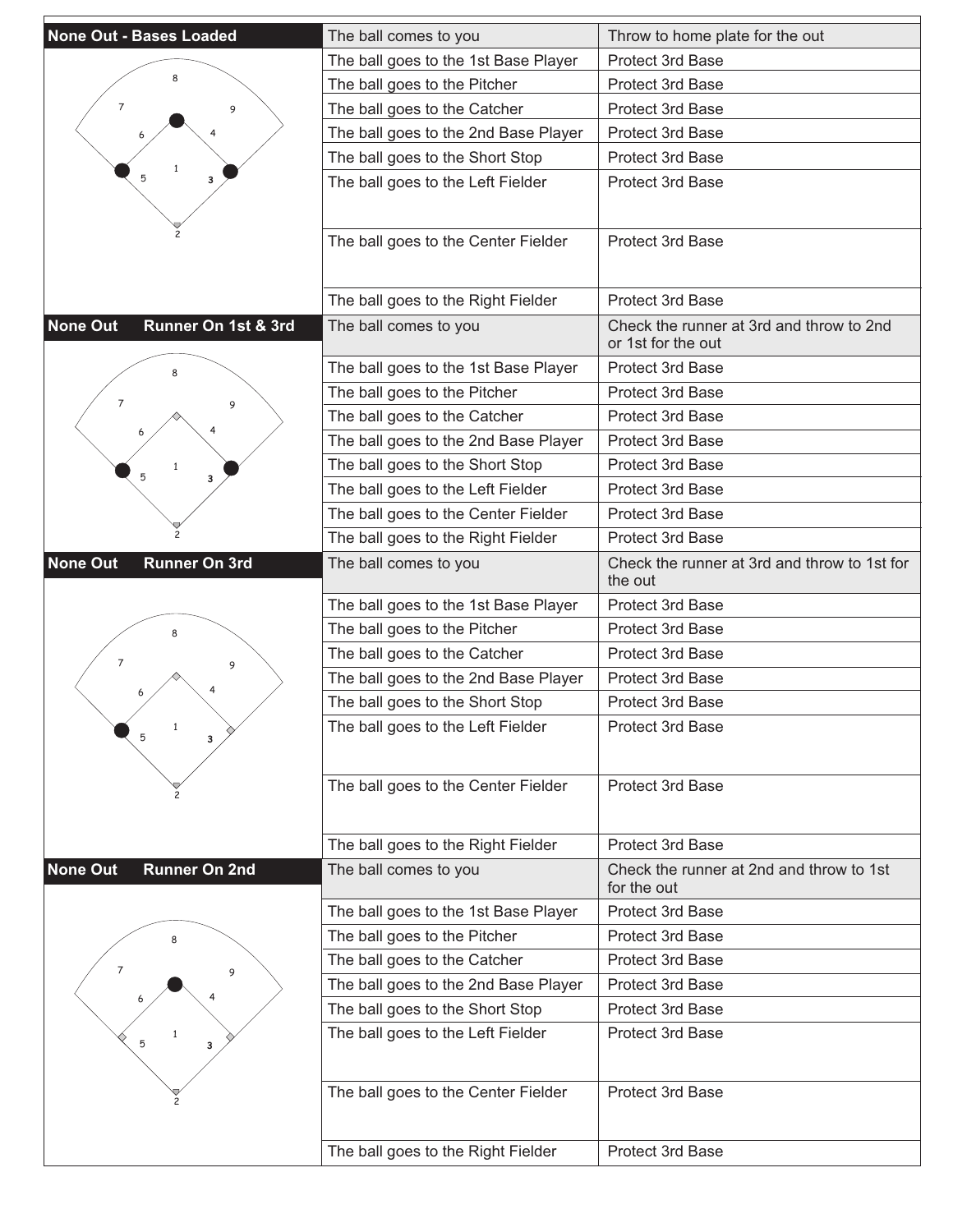| One Out - No Runners On Base   | The ball comes to you                | Throw to 1st for the out                   |
|--------------------------------|--------------------------------------|--------------------------------------------|
|                                | The ball goes to the 1st Base        | Protect 3rd Base                           |
|                                | The ball goes to the Pitcher         | <b>Protect 3rd Base</b>                    |
| 8                              | The ball goes to the Catcher         | Protect 3rd Base                           |
| $\overline{7}$<br>9            | The ball goes to the 2nd Base Player | <b>Protect 3rd Base</b>                    |
|                                | The ball goes to the Short Stop      | Protect 3rd Base                           |
|                                | The ball goes to the Left Fielder    | Protect 3rd Base                           |
| 1<br>5<br>3                    |                                      |                                            |
|                                | The ball goes to the Center Fielder  | Protect 3rd Base                           |
|                                |                                      |                                            |
|                                |                                      |                                            |
|                                | The ball goes to the Right Fielder   | Protect 3rd Base                           |
| One Out - Runner On 1st        | The ball comes to you                | Throw to 2nd if you can or 1st for the out |
|                                | The ball goes to the 1st Base Player | Protect 3rd Base                           |
|                                | The ball goes to the Pitcher         | <b>Protect 3rd Base</b>                    |
|                                | The ball goes to the Catcher         | Protect 3rd Base                           |
| 7<br>9                         | The ball goes to the 2nd Base Player | <b>Protect 3rd Base</b>                    |
|                                | The ball goes to the Short Stop      | Protect 3rd Base                           |
|                                | The ball goes to the Left Fielder    | Protect 3rd Base                           |
| $\mathbf{1}$<br>5<br>3         |                                      |                                            |
|                                | The ball goes to the Center Fielder  | Protect 3rd Base                           |
|                                |                                      |                                            |
|                                |                                      |                                            |
|                                | The ball goes to the Right Fielder   | Protect 3rd Base                           |
|                                |                                      |                                            |
| One Out - Runner On 1st & 2nd  | The ball comes to you                | Throw to 3rd or 2nd or 1st for the out     |
|                                | The ball goes to the 1st Base Player | Get to 3rd for a potential throw           |
|                                | The ball goes to the Pitcher         | Get to 3rd for a potential throw           |
| 8                              | The ball goes to the Catcher         | Get to 3rd for a potential throw           |
| $\overline{7}$<br>9            | The ball goes to the 2nd Base Player | Get to 3rd for a potential throw           |
| 6                              | The ball goes to the Short Stop      | Get to 3rd for a potential throw           |
|                                | The ball goes to the Left Fielder    | Get to 3rd for a potential throw           |
| 5<br>з                         |                                      |                                            |
|                                | The ball goes to the Center Fielder  | Protect 3rd Base                           |
|                                |                                      |                                            |
|                                |                                      |                                            |
|                                | The ball goes to the Right Fielder   | Protect 3rd Base                           |
| One Out - Runners On 2nd & 3rd | The ball comes to you                | Check the runner and throw to 1st          |
|                                | The ball goes to the 1st Base Player | Protect 3rd Base                           |
|                                | The ball goes to the Pitcher         | Protect 3rd Base                           |
|                                | The ball goes to the Catcher         | Protect 3rd Base                           |
| 7<br>9                         | The ball goes to the 2nd Base Player | Protect 3rd Base                           |
|                                | The ball goes to the Short Stop      | Protect 3rd Base                           |
|                                | The ball goes to the Left Fielder    | Protect 3rd Base                           |
| 5<br>3                         |                                      |                                            |
|                                | The ball goes to the Center Fielder  | Protect 3rd Base                           |
|                                |                                      |                                            |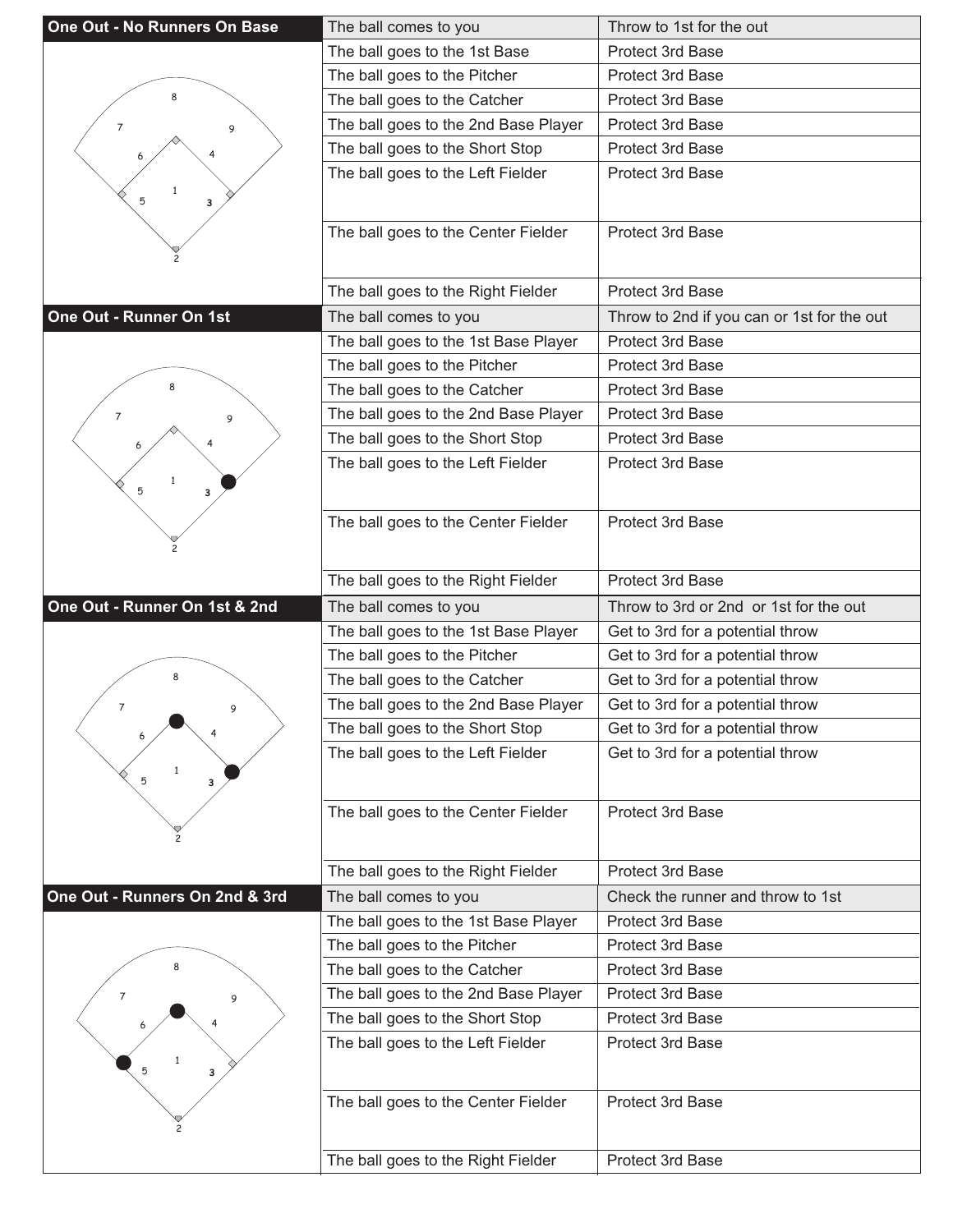| <b>One Out - Bases Loaded</b>   | The ball comes to you                | Throw to home plate for the out                                |
|---------------------------------|--------------------------------------|----------------------------------------------------------------|
|                                 | The ball goes to the 1st Base Player | <b>Protect 3rd Base</b>                                        |
|                                 | The ball goes to the Pitcher         | <b>Protect 3rd Base</b>                                        |
| 7<br>9                          | The ball goes to the Catcher         | <b>Protect 3rd Base</b>                                        |
|                                 | The ball goes to the 2nd Base Player | Protect 3rd Base                                               |
|                                 | The ball goes to the Short Stop      | Protect 3rd Base                                               |
|                                 | The ball goes to the Left Fielder    | <b>Protect 3rd Base</b>                                        |
|                                 |                                      |                                                                |
|                                 |                                      |                                                                |
|                                 | The ball goes to the Center Fielder  | Protect 3rd Base                                               |
|                                 |                                      |                                                                |
|                                 | The ball goes to the Right Fielder   | <b>Protect 3rd Base</b>                                        |
| One Out<br>Runner On 1st & 3rd  | The ball comes to you                | Check the runner at 3rd and throw to 2nd<br>or 1st for the out |
|                                 | The ball goes to the 1st Base Player | Protect 3rd Base                                               |
| $\overline{7}$<br>9             | The ball goes to the Pitcher         | Protect 3rd Base                                               |
|                                 | The ball goes to the Catcher         | <b>Protect 3rd Base</b>                                        |
|                                 | The ball goes to the 2nd Base Player | Protect 3rd Base                                               |
| з                               | The ball goes to the Short Stop      | <b>Protect 3rd Base</b>                                        |
|                                 | The ball goes to the Left Fielder    | <b>Protect 3rd Base</b>                                        |
|                                 | The ball goes to the Center Fielder  | Protect 3rd Base                                               |
|                                 | The ball goes to the Right Fielder   | Protect 3rd Base                                               |
| One Out<br><b>Runner On 3rd</b> | The ball comes to you                | Check the runner at 3rd and throw to 1st for<br>the out        |
|                                 | The ball goes to the 1st Base Player | <b>Protect 3rd Base</b>                                        |
|                                 | The ball goes to the Pitcher         | <b>Protect 3rd Base</b>                                        |
| 7<br>9                          | The ball goes to the Catcher         | Protect 3rd Base                                               |
|                                 | The ball goes to the 2nd Base Player | <b>Protect 3rd Base</b>                                        |
|                                 | The ball goes to the Short Stop      | <b>Protect 3rd Base</b>                                        |
| $\mathbf{1}$<br>5               | The ball goes to the Left Fielder    | Protect 3rd Base                                               |
|                                 |                                      |                                                                |
|                                 | The ball goes to the Center Fielder  | Protect 3rd Base                                               |
|                                 |                                      |                                                                |
|                                 | The ball goes to the Right Fielder   | Protect 3rd Base                                               |
| One Out<br><b>Runner On 2nd</b> | The ball comes to you                | Check the runner at 2nd and throw to 1st<br>for the out        |
|                                 | The ball goes to the 1st Base Player | <b>Protect 3rd Base</b>                                        |
|                                 | The ball goes to the Pitcher         | Protect 3rd Base                                               |
| $\overline{7}$<br>9             | The ball goes to the Catcher         | Protect 3rd Base                                               |
|                                 | The ball goes to the 2nd Base Player | Protect 3rd Base                                               |
|                                 | The ball goes to the Short Stop      | Protect 3rd Base                                               |
| 5<br>з                          | The ball goes to the Left Fielder    | Protect 3rd Base                                               |
|                                 |                                      |                                                                |
|                                 | The ball goes to the Center Fielder  | Protect 3rd Base                                               |
|                                 |                                      |                                                                |
|                                 | The ball goes to the Right Fielder   | Protect 3rd Base                                               |
|                                 |                                      |                                                                |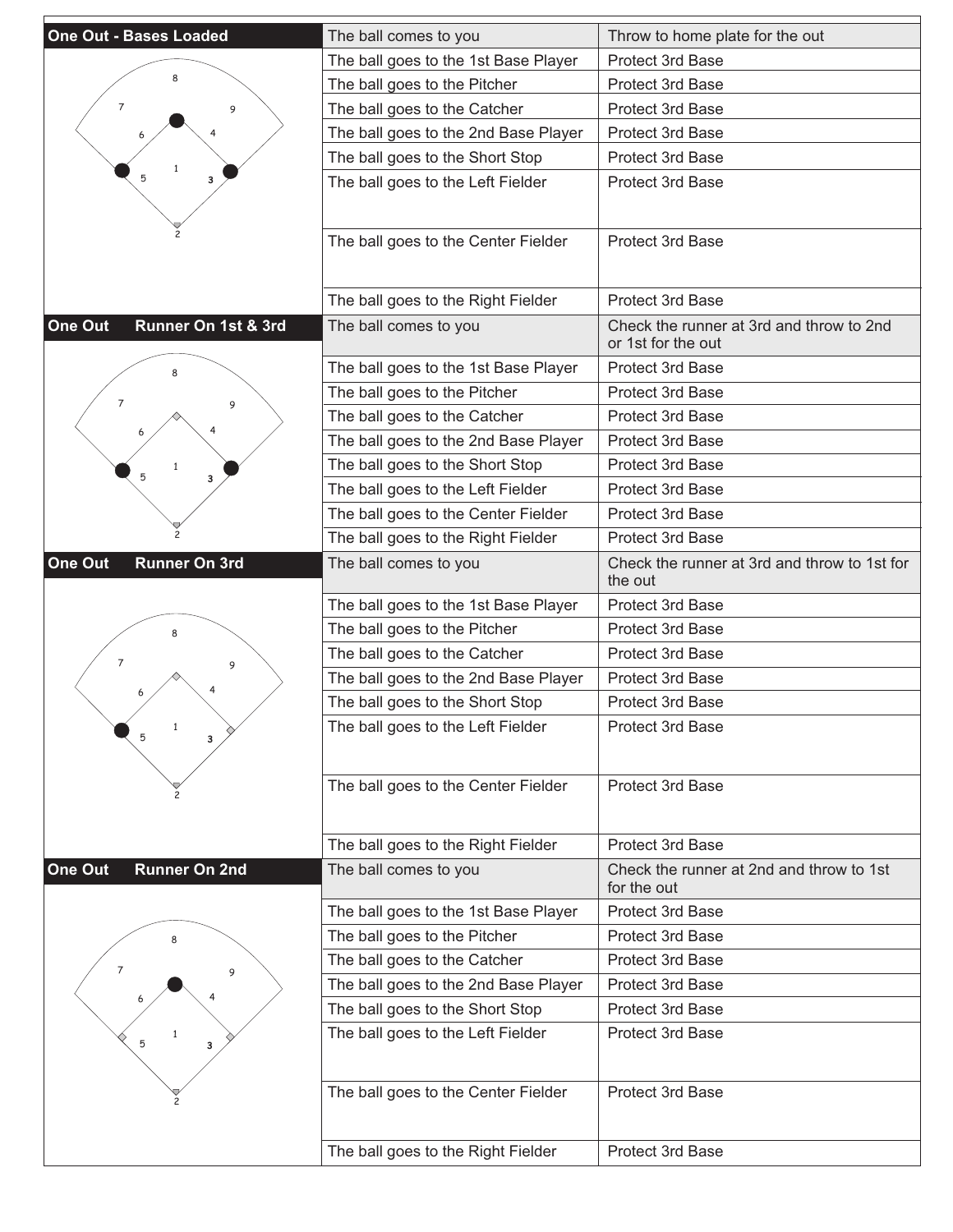| Two Out - No Runners On Base   | The ball comes to you                | Throw to 1st for the out               |
|--------------------------------|--------------------------------------|----------------------------------------|
|                                | The ball goes to the 1st Base        | Protect 3rd Base                       |
|                                | The ball goes to the Pitcher         | <b>Protect 3rd Base</b>                |
| 8                              | The ball goes to the Catcher         | Protect 3rd Base                       |
| 7<br>9                         | The ball goes to the 2nd Base Player | <b>Protect 3rd Base</b>                |
|                                | The ball goes to the Short Stop      | <b>Protect 3rd Base</b>                |
|                                | The ball goes to the Left Fielder    | Protect 3rd Base                       |
| $\mathbf{1}$<br>5<br>3         |                                      |                                        |
|                                |                                      |                                        |
|                                | The ball goes to the Center Fielder  | Protect 3rd Base                       |
|                                |                                      |                                        |
|                                | The ball goes to the Right Fielder   | Protect 3rd Base                       |
| Two Out - Runner On 1st        | The ball comes to you                | Throw to 2nd or 1st for the out        |
|                                | The ball goes to the 1st Base Player | Protect 3rd Base                       |
|                                | The ball goes to the Pitcher         | <b>Protect 3rd Base</b>                |
|                                | The ball goes to the Catcher         | Protect 3rd Base                       |
| 7<br>9                         | The ball goes to the 2nd Base Player | Protect 3rd Base                       |
|                                | The ball goes to the Short Stop      | <b>Protect 3rd Base</b>                |
|                                | The ball goes to the Left Fielder    | Protect 3rd Base                       |
| 5<br>3                         |                                      |                                        |
|                                |                                      | Protect 3rd Base                       |
|                                | The ball goes to the Center Fielder  |                                        |
|                                |                                      |                                        |
|                                | The ball goes to the Right Fielder   | Protect 3rd Base                       |
|                                |                                      |                                        |
| Two Out - Runner On 1st & 2nd  | The ball comes to you                | Throw to 3rd or 2nd or 1st for the out |
|                                | The ball goes to the 1st Base Player | Get to 3rd for a potential throw       |
|                                | The ball goes to the Pitcher         | Get to 3rd for a potential throw       |
| 8                              | The ball goes to the Catcher         | Get to 3rd for a potential throw       |
| $\overline{7}$<br>9            | The ball goes to the 2nd Base Player | Get to 3rd for a potential throw       |
| 6                              | The ball goes to the Short Stop      | Get to 3rd for a potential throw       |
|                                | The ball goes to the Left Fielder    | Get to 3rd for a potential throw       |
| 5<br>з                         |                                      |                                        |
|                                |                                      |                                        |
|                                | The ball goes to the Center Fielder  | Protect 3rd Base                       |
|                                |                                      |                                        |
|                                | The ball goes to the Right Fielder   | Protect 3rd Base                       |
| Two Out - Runners On 2nd & 3rd | The ball comes to you                | Throw to 1st for the out               |
|                                | The ball goes to the 1st Base Player | Protect 3rd Base                       |
|                                | The ball goes to the Pitcher         | Protect 3rd Base                       |
|                                | The ball goes to the Catcher         | Protect 3rd Base                       |
| 7<br>9                         | The ball goes to the 2nd Base Player | Protect 3rd Base                       |
|                                | The ball goes to the Short Stop      | Protect 3rd Base                       |
|                                | The ball goes to the Left Fielder    | Protect 3rd Base                       |
| 5<br>3                         |                                      |                                        |
|                                |                                      |                                        |
|                                | The ball goes to the Center Fielder  | Protect 3rd Base                       |
|                                | The ball goes to the Right Fielder   | Protect 3rd Base                       |